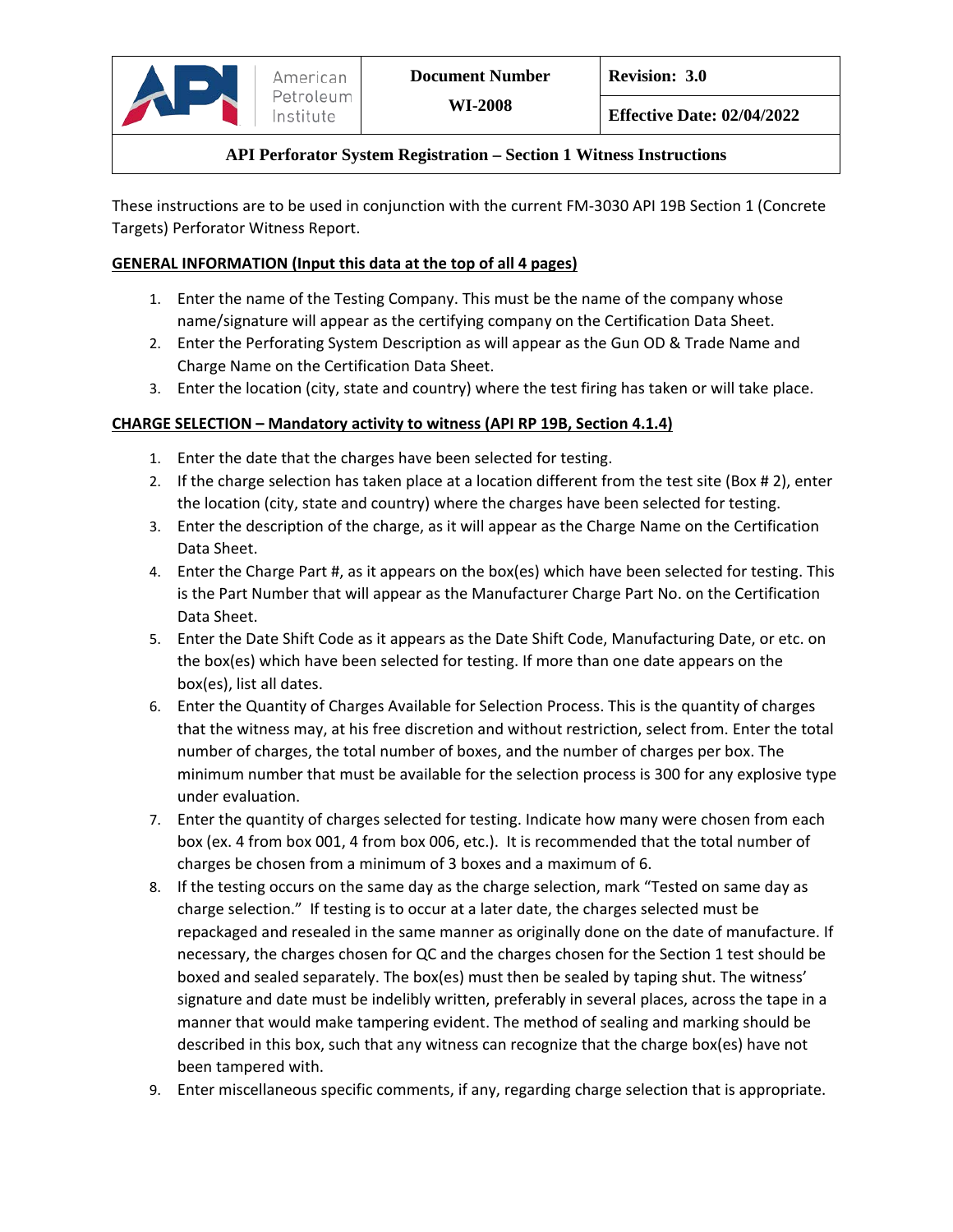

- 10. Print the witness' name.
- 11. Print the witness' company name.
- 12. Signature of the witness.
- 13. If a second witness was present, print the second witness' name.
- 14. If a second witness was present, print the second witness' company name.
- 15. Signature of the second witness, if present.

# Additional Instructions - CHARGE SELLECTION – Mandatory activity to witness (API RP 19B, Section 4.1.4 and 4.1.12.1)

- 16. Charge selection recording in the Witness Report for the Mixed Systems shall be the similar as defined in Section 1 of the Witness Report. The only difference will be the double entries into fields # 4 through # 9, as appropriate, one entry for each of the two types of charges used in the Mixed System.
- 17. Witness shall note in field # 9 when the Mixed System is being tested.

#### **GUN LOADING – Mandatory activity to witness, (API RP 19B, Section 4.1.3)**

- 1. Enter the date that the gun was loaded.
- 2. Enter the Gun Description, as it will appear as the Gun OD & Trade Name on the Certification Data Sheet.
- 3. Enter the Gun OD, as it will appear on the Certification Data Sheet. Measure the OD of the actual gun to be tested. If the actual Gun OD is different from the Gun OD that will appear on the data sheet, enter an explanation under Miscellaneous Comments on Gun Loading (Box # 16).
- 4. Enter the shot bank to shot bank phasing, as it will appear on the Certification Data Sheet. It must be the same as the actual gun to be tested.
- 5. Enter the number of shots per foot, as it will appear on the Certification Data Sheet. It must be the same as the actual gun to be used in the testing.
- 6. Enter the total number of charges loaded into the gun.
- 7. The gun hardware used in the test must be verified as being standard field equipment (Box # 7). Identify how this was done. It is recommended that the gun body, adapters/subs and positioners be verified by physical comparison (measure OD & ID, check scallop/port positioning, etc.) to drawings from the company's Engineering File. Any dimensional measurements must be within the tolerances stated on the drawings. It is recommended that detonating cord and gun positioners be verified as the types specified for field use by examining the company's Field Catalog. Guns must be loaded at the shot phasing and number of shots per foot as will be identified on the Certification Data Sheet.
- 8. Verify the depth of the scallops by measuring scallop depth and comparing to drawings from the company's Engineering File. For Port Plug gun systems, verify the screwport bulkhead distance and other dimensions with the drawings from the Engineering File. For both scallops and screwports, dimensions must be within tolerances stated on the drawings.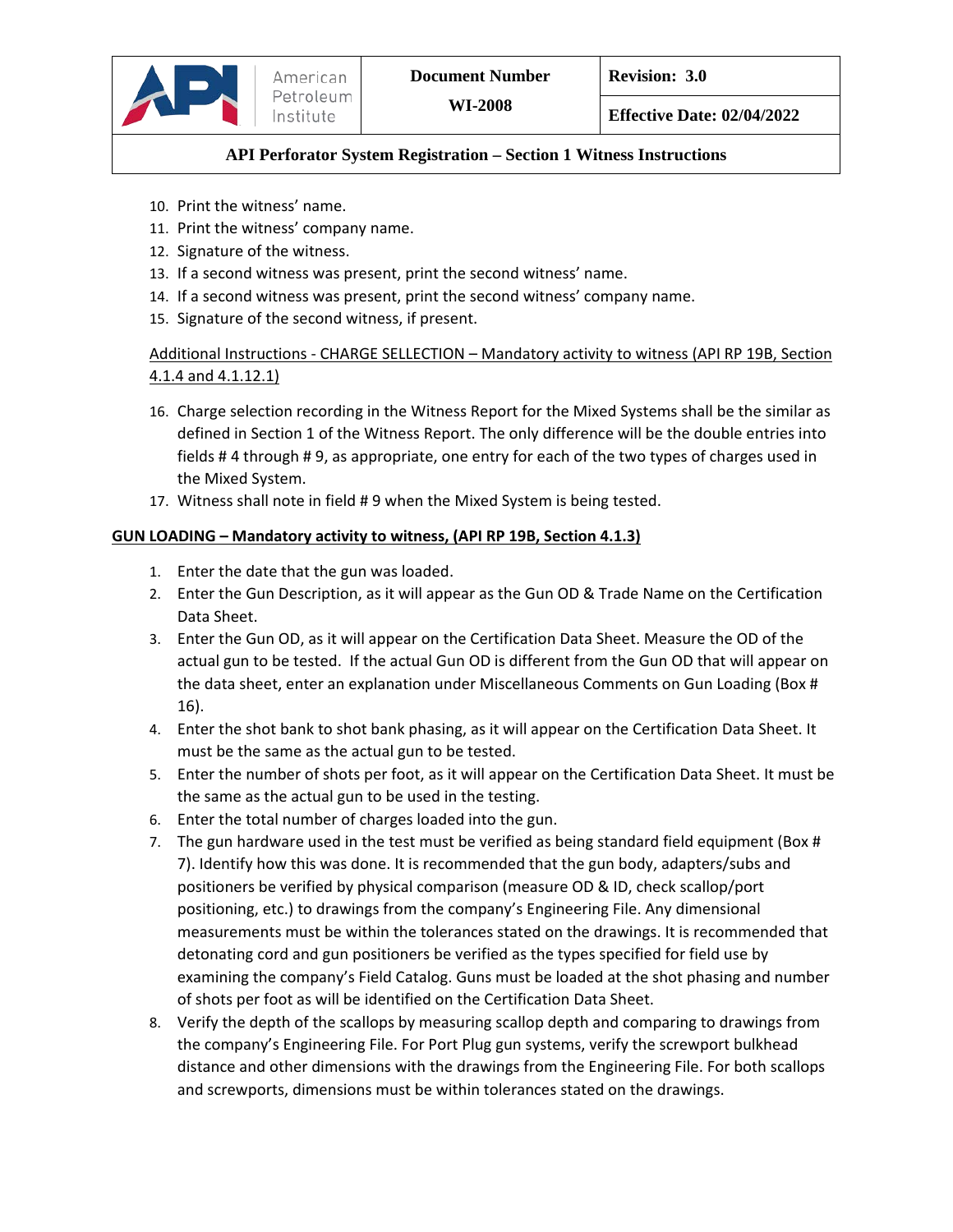- 9. Verify the diameter of the scallops by measuring and comparing to drawings from the company's Engineering File. The dimensions must be within the tolerances stated on the drawings.
- 10. Verify the ID of the gun by measuring the inside diameter and comparing to drawings from the company's Engineering File. The dimensions must be within the tolerances stated on the drawings.
- 11. Measure the OD of the standoff hardware, if any. If a gauge is required, it should be provided by the company and checked as accurate by the witness. Compare the measurements to drawings from the company's Engineering file. The dimensions must be within the tolerances stated on the drawings.
- 12. Enter the description of the detonating cord as it appears on the spool from which the cord was taken. Also, from physical observation, enter the color of the detonating cord jacket and the color of the explosive powder.
- 13. If the charges used were selected (see Charge Selection above) at the same time as the gun was loaded, and in sight of the witness at all times, enter "same time." If the charges were selected prior to the gun loading or not kept in sight of the witness at all times, describe how they were verified as being the same as those selected in the witnessed charge selection above. This should be by comparison of the sealing and marking described in Box # 13 with that of the box of charges loaded into the gun. The box should show no evidence of tampering.
- 14. Describe how top shot was marked on the gun to identify orientation at time of test.
- 15. If the testing occurs on the same day that the gun was loaded, mark "Tested on same day as loaded." If testing is to occur at a later date, the loaded gun must be sealed and marked for identification. It is recommended that the gun be sealed by taping shut with clear tape. The witness' signature must be indelibly written, preferably in several places, across the tape in a manner that would make tampering evident. The method of sealing and marking should be described such that any witness can recognize that the loaded gun has not been tampered with.
- 16. Enter miscellaneous specific comments, if any, regarding gun loading that are appropriate.
- 17. Print the witness' name.
- 18. Print the witness' company name.
- 19. Signature of the witness.
- 20. If a second witness was present, print the second witness' name.
- 21. If a second witness was present, print the second witness' company name.
- 22. Signature of the second witness, if present.

#### **GUN FIRING / DATA COLLECTION – Mandatory activity to witness (API RP 19B, Sections 4.1.8, 4.1.9 and 4.1.10)**

- 1. Enter the date that the gun was fired. This may not be the date the data collection was completed.
- 2. Measure the diameter of the culvert at two places, approximately 90 degrees from each other. Enter both measurements, to the nearest inch.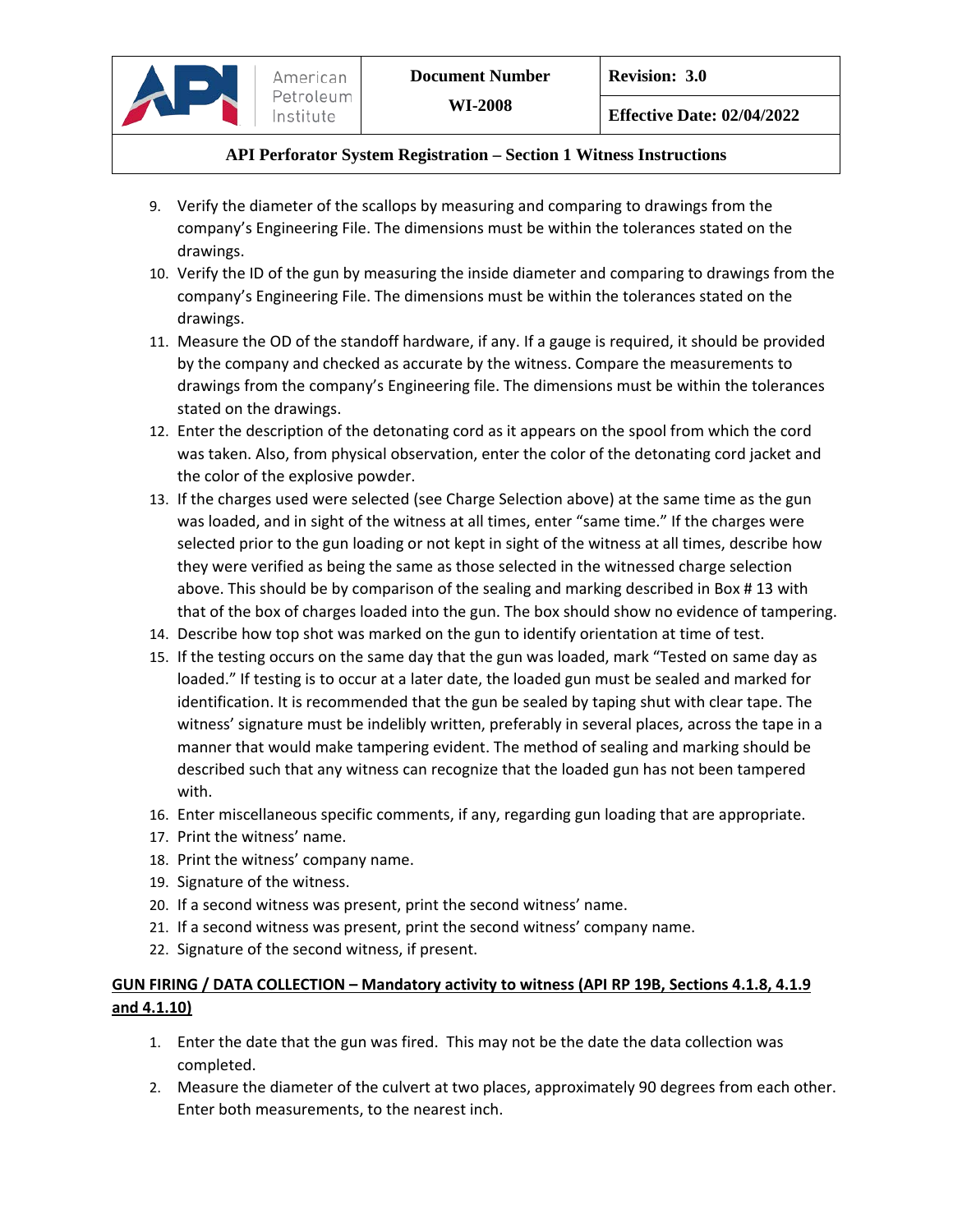- 3. Measure the O.D. of the casing at the top end at two places, approximately 90 degrees from each other. Enter both measurements, to the nearest 1/16".
- 4. Measure the wall thickness of the casing at 4 different places on the open end, each approximately 90 degrees from each other. Enter all 4 measurements, to the nearest 0.001 inch.
- 5. Verify that the casing used in the construction of the target meets the reported grade and weight by reviewing casing manufacturer's documentation.
- 6. Witness shall verify that the steel form or culvert remains intact during gun firing.
- 7. Check for your initials on the gun before it is loaded, and again before it is loaded in the target to be shot.
- 8. If the gun is to be decentralized in the target note if the standoff devices used are adequate to hold both the bottom and the top of the gun assembly against one wall of the casing. Any gun position other than complete decentralization should be measured from the gun O. D. to the casing I. D. at the minimum clearance position after the gun is inserted in the target and recorded to the nearest 1/16". The positioning device at the bottom of the gun should be checked before the gun is inserted in the target to ensure that it is equivalent to the device used at the top of the gun.
- 9. The top shot in the gun should be marked at the gun scallop for identification purposes. Note whether this shot is positioned at the minimum clearance position. If not note the clearance between the gun O. D. and the casing I. D. at this position.
- 10. After the gun is inserted into the casing, visually check to see if the water level in the annulus is above the top shot in the gun.
- 11. After the target is shot and opened, measure the distance from the top shot to the top of the cement and from the bottom shot to the bottom of the cement, and record to the nearest 1/4".
- 12. Witness the measurement of penetration for all shots.
- 13. Witness the measurement of casing hole size (EH) for all shots.
- 14. Get a complete Datasheet. As the witness you should be provided with a datasheet. The data sheet must be a current version found on the API website at www.api.org/perforators
- 15. This section should include any additional comments you might have or observations you made during the shooting and data collection phases.

# Concrete Slurry Information (NOTE: Use of ASTM Type I Cement is Acceptable)

- 16. Enter the date the target was poured.
- 17. Enter the total amount of cement used in the cement mix to pour the target. This should be the total amount (in pounds) used in the truck. If multiple trucks are used to pour the target then list the amount used in each truck and the truck number. This information should be taken from documents supplied by the Redi-Mix Company or the company that supplies and/or delivers the cement mix. Witness must verify that the cement conforms to API Class A or ASTM type I.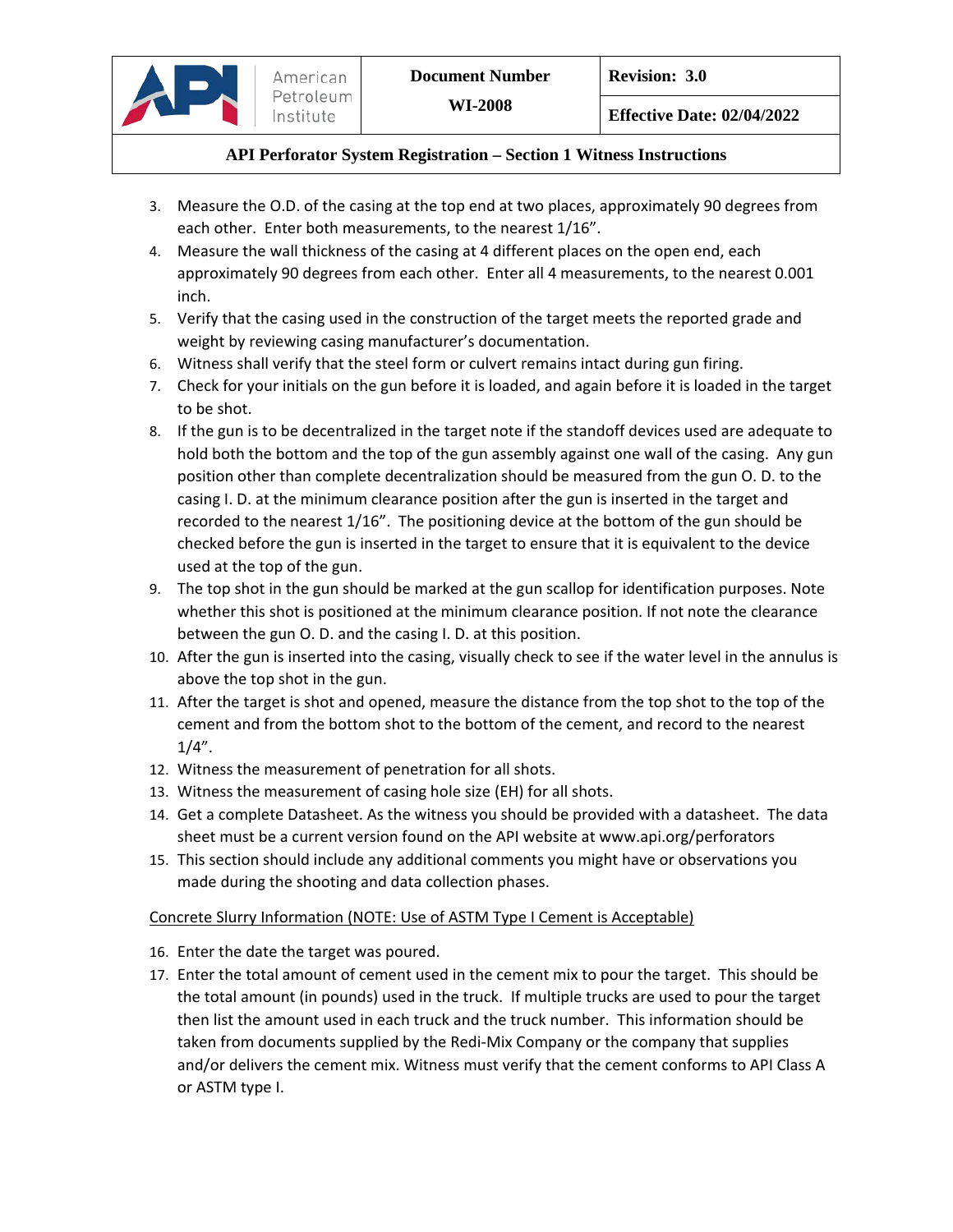**Effective Date: 02/04/2022**

### **API Perforator System Registration – Section 1 Witness Instructions**

- 18. Enter the total amount of sand used in the cement mix to pour the target. This should be the total amount (in pounds) used in the truck. If multiple trucks are used to pour the target then list the amount used in each truck and the truck number. This information should be taken from documents supplied by the Redi-Mix Company or the company that supplies and/or delivers the cement mix. Witness shall request documentation to verify that the sand conforms to 16-30 Frac Sand; specification API RP19C, 1st edition.
- 19. Enter the total amount of water used in the cement mix to pour the target. This should be the total amount used in the truck. If multiple trucks are used to pour the target then list the amount used in each truck and the truck number. This information should be taken from documents supplied by the Redi-Mix Company or the company that supplies and/or delivers the cement mix.
- 20. Using the numbers above calculate the sand/cement ratio by dividing the total amount of sand used by the total amount of cement used. If multiple trucks were used to pour the target then add the totals together before calculating the ratio.
- 21. Using the numbers above calculate the water/cement ratio by dividing the total amount of water used by the total amount of cement used. If the amount of water is reported in gallons use the conversion of 8.34 lbs per US gallon to convert to weight to determine the water to cement ratio. If multiple trucks were used to pour the target then add the totals together before calculating the ratio.
- 22. Verify that the cement used in the target construction conforms to API Class A or Type 1 by reviewing the documentation provided by the supplier.
- 23. Verify that the 16-30 Frac Sand conforms to specification API RP19C 1st edition by reviewing the documentation provided by the supplier.

#### Witness Information

- 24. Enter the name of the person witnessing the test.
- 25. Enter the name of the company the witness represents.
- 26. Signature of the witness.
- 27. If a second witness was present, print the second witness' name.
- 28. If a second witness was present, print the second witness' company name.
- 29. Signature of the second witness, if present.

Additional Instructions - GUN FIRING/DATA COLLECTION - Mandatory activity to witness (API RP 19B, Section 4.1.8, 4.1.9, 4.1.10 and 4.1.11.6)

30. A minimum of 12 charges shall be loaded into a perforator. However, if some charges fail during the test, the number of remaining valid results, if less than 12, will make the test invalid. A minimum of 12 valid shots shall be recorded for the system validation.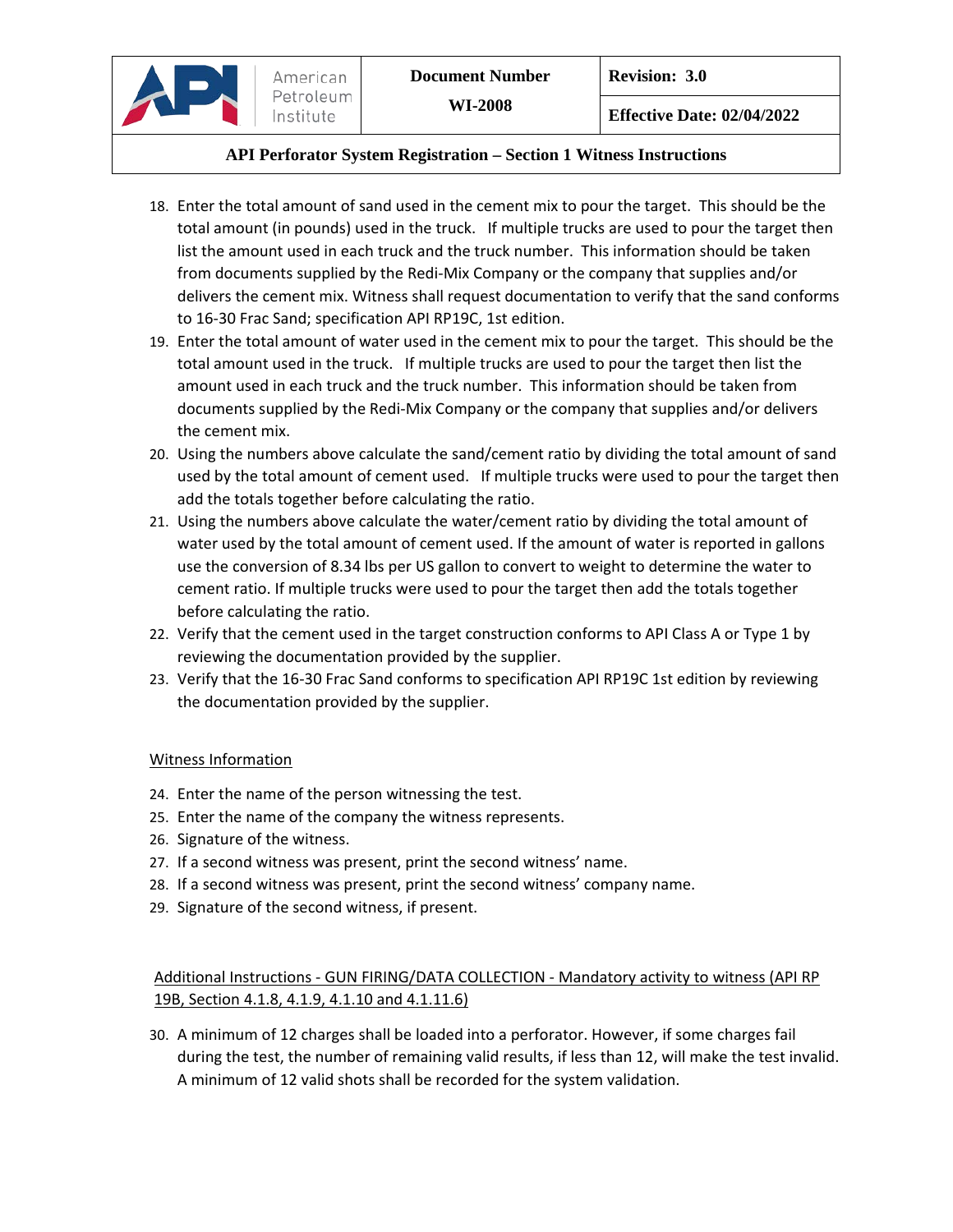- 31. If any charge failed during the test, the failed charge has to be included in the report and total average calculation.
- 32. Note: "Lost shot" does not belong to the failed shot, and can be excluded from the total average calculation. "Failed shot" includes low performance shot, lower order shot or misfired shot. The "Lost Shot" is the shot results of which cannot be measured due to damage of the concrete target, i.e. crushed concrete, cracked concrete target line coinciding (aligned) with the perforation tunnel not allowing reliable perforation penetration measurement.
- 33. For the Mixed Systems, a minimum of 6 valid shots for each charge type shall be recorded to validate the system. If any charge from any system failed during the test, the failed charge has to be included in the report and total average calculation (see also 31 above.)
- 34. Paragraph 1.8 of API RP 19B defines the test results validity. The following rule shall also be observed:
	- a. Penetrated tunnel depth, casing whole diameter and burr height for shots fired within 12 inches from the concrete target top of 6 inches with the target bottom are not to be used for the average calculations;
	- b. For the shots penetrated the concrete target boundary or being within the 3 inch of the average distance from the target boundary, the penetrated tunnel length is not to be used for the average calculation; however, the casing whole diameter and burr height may be used for the average calculation.
- 35. For multi-directional firing (RP 19B Paragraph 1.5), perforator has to be positioned against the wall, if no positioning devices (centralizers) are used in the field application. Otherwise, a commercialized part or released engineering document/specification shall be presented to substantiate the deviation from the positioning requirement.
- 36. For unidirectional firing (RP 19B Paragraph 1.6) without positioning devices, only average results from the calculations using minimum and maximum clearances shall be reported in the API form that will be published on the API web site.
- 37. Target integrity shall be secured during the tests. Targets with ruptured external boundaries shall be disqualified from the witness tests. Also, targets that will fall apart immediately after the release of the outer culvert, if the target conditions do not allow for unbiased perforation tunnel length measuring, shall be disqualified from the further witness test.
- 38. The outer steel containment (culvert) of target cannot be taken out (loosen up) till the perforator has been fired.

# **QC SHOTS‐Mandatory activity to witness (API RP 19B, Section 4.1.9.1.d)**

- 1. Enter the date the QC shots are made.
- 2. Enter the location the QC shots were made if it is different from the API test location.
- 3. Enter the manufacturer's description of the charge being tested. This information should be taken from the label on the box.
- 4. Enter the manufacturer's part number for the charge being tested. This information should be taken from the label on the box.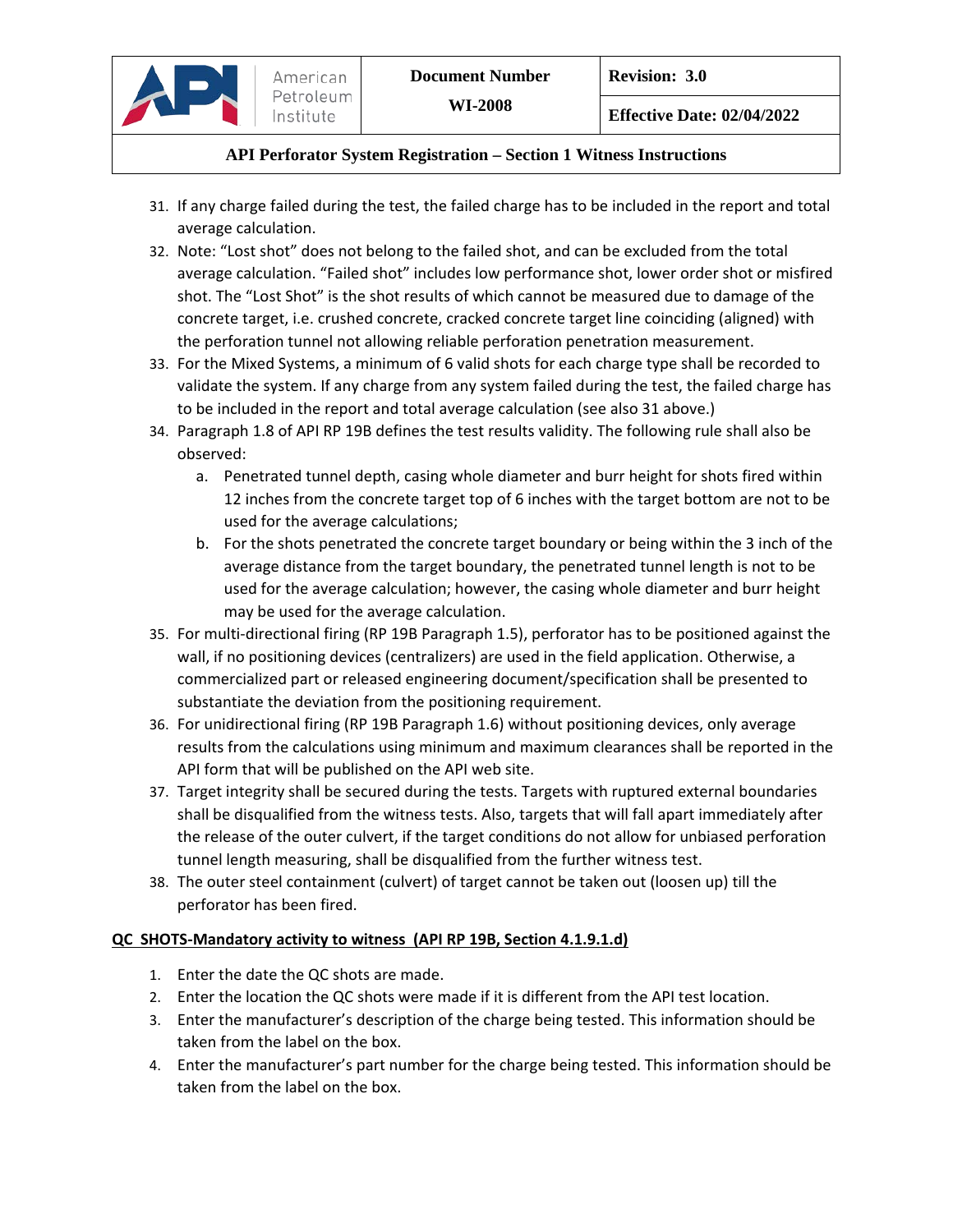**Effective Date: 02/04/2022**

### **API Perforator System Registration – Section 1 Witness Instructions**

- 5. Enter the date the charge was manufactured. This information should be taken from the label on the box.
- 6. From the QC data sheet generated at the time of the production run, list the total number of charges manufactured, and the start/finish date for that production run. Witness shall retain a copy of the production run including QC data and submit to API along with the data sheet and witness report.
- 7. Verify that the charges tested are from the boxes that were selected and signed during the selection process.
- 8. Check the charge setup against the setup used for the QC shots during the production run. This information should be on the QC data sheet or other QC documentation. Using calipers verify the setup dimensions by measuring the standoff from the end of the charge case to the scallop plate, the thickness of the scallop plate, the clearance from the scallop plate to the casing plate, and the thickness of the casing plate. Check to see if the charge is fired through a water clearance or an air clearance and verify if the cement target diameter and length are the same as that specified on the QC documentation. Record testing company's QC document number and revision or equivalent.
- 9. A minimum number of six (6) QC shots shall be conducted.
- 10. Compare the data of the witnessed results to the original specification data used during the API Witnessed test. Calculate the % loss or gain from the original data, report to the nearest percent.
- 11. This section should include any additional comments you might have or observations you made during the shooting and data collection phases.
- 12. Enter the name of the person witnessing the test.
- 13. Enter the name of the company the witness represents.
- 14. Signature of the witness.
- 15. If a second witness was present, print the second witness' name.
- 16. If a second witness was present, print the second witness' company name.
- 17. Signature of the second witness, if present.

# Additional Instructions - QC SHOTS - Mandatory activity to witness (No applicable API RP 19B Section)

- 18. The testing facility shall define the QC target preparation/design in their technical documentation, disregard what designs of the QC targets have been used.
- 19. Frequency of charge production run test with usage of the QC targets should be indicated in the relevant technical documentation, i.e., one QC test every 200, 300, 500, etc. charges produced, depending on explosive used or charge design.
- 20. The lower or higher penetration depth limits as related to charge production run test or the witness test average of the QC target penetration are not defined by API RP 19B Section 1.
- 21. QC target materials do not have to be the same as required for the big concrete target (can differ from materials specified in RP 19B 1.2.1).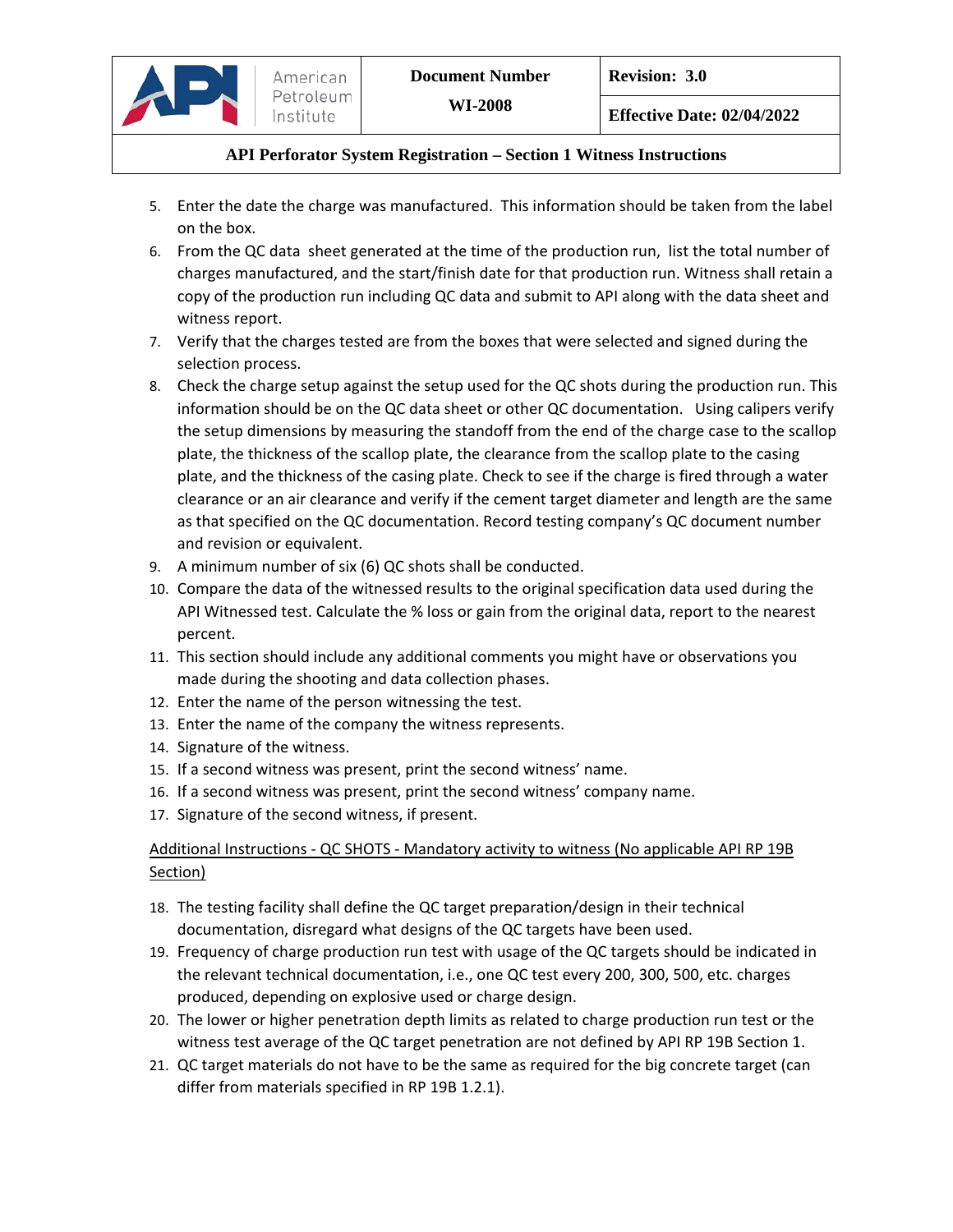- 22. QC target materials must be the same for charge production run testing and for the witness testing. They should be defined in the facility technical documentation.
- 23. QC materials (i.e., sand and cement) regardless if the same as required by RP 19B 4.1.2.2 or not (other materials can be used) must be tested (i.e., UCS) to provide for the QC target consistency and records (with the test results) should be retained as required by the manufacturer.
- 24. Expected QC target penetration depth and plate hole diameter (no burr height) for each charge type shall be documented within the manufacturer charge technical documentation system, i.e. SOP or SOP relevant attachment.
- 25. Steel plates representing perforator body and the casing/tubing material must be the same, geometrically and material wise for the API witness testing purposes as used for QC test during the charge production run.
- 26. Composition/design of the QC charge set-up for the witness test must be the same as for the production run test for the given type of charge and shall be specified in the technical documentation.

# **TARGET POURING (Optional activity to witness: If witnessed it is mandatory to record information from documentation) (API RP 19B, Section 4.1.2)**

1. Enter the date that the target was poured.

American Petroleum Institute

- 2. Measure the diameter of the culvert at two places, approximately 90 degrees from each other. Enter both measurements, to the nearest inch.
- 3. Measure the O.D. of the casing at the top end at two places, approximately 90 degrees from each other. Enter both measurements, to the nearest 1/16".
- 4. Measure the wall thickness of the casing at 4 different places on the open end, each approximately 90 degrees from each other. Enter all 4 measurements, to the nearest 0.001".
- 5. Verify that the casing used in the construction of the target meets the reported grade and weight by reviewing casing manufacturer's documentation.
- 6. Record the number of concrete trucks used to fill the target.
- 7. Each truck should provide a slurry datasheet, listing the amount of sand, cement, and water. The sand and cement are normally listed in pounds. Water may be in pounds or gallons. Multiply gallons by 8.39 to convert to pounds. Confirm that the sand/cement ratio for each truck is within specification (between 1.98 and 2.02). Confirm that the water/cement ratio for each truck is within specification (between 0.5148 and 0.5252). List the ratios for each truck.
- 8. Sample used to prepare briquettes should be taken while middle portion of target is being poured. (Y/N)
- 9. Include any additional comments you might have or observations you made during the target pouring. Record the manner in which the target was marked for identification. Ex. "Target # 1234 painted on side of culvert" or "Target # 4567 written in top of concrete".
- 10. Enter the name of the person witnessing the test.
- 11. Enter the name of the company the witness represents.
- 12. Signature of the witness.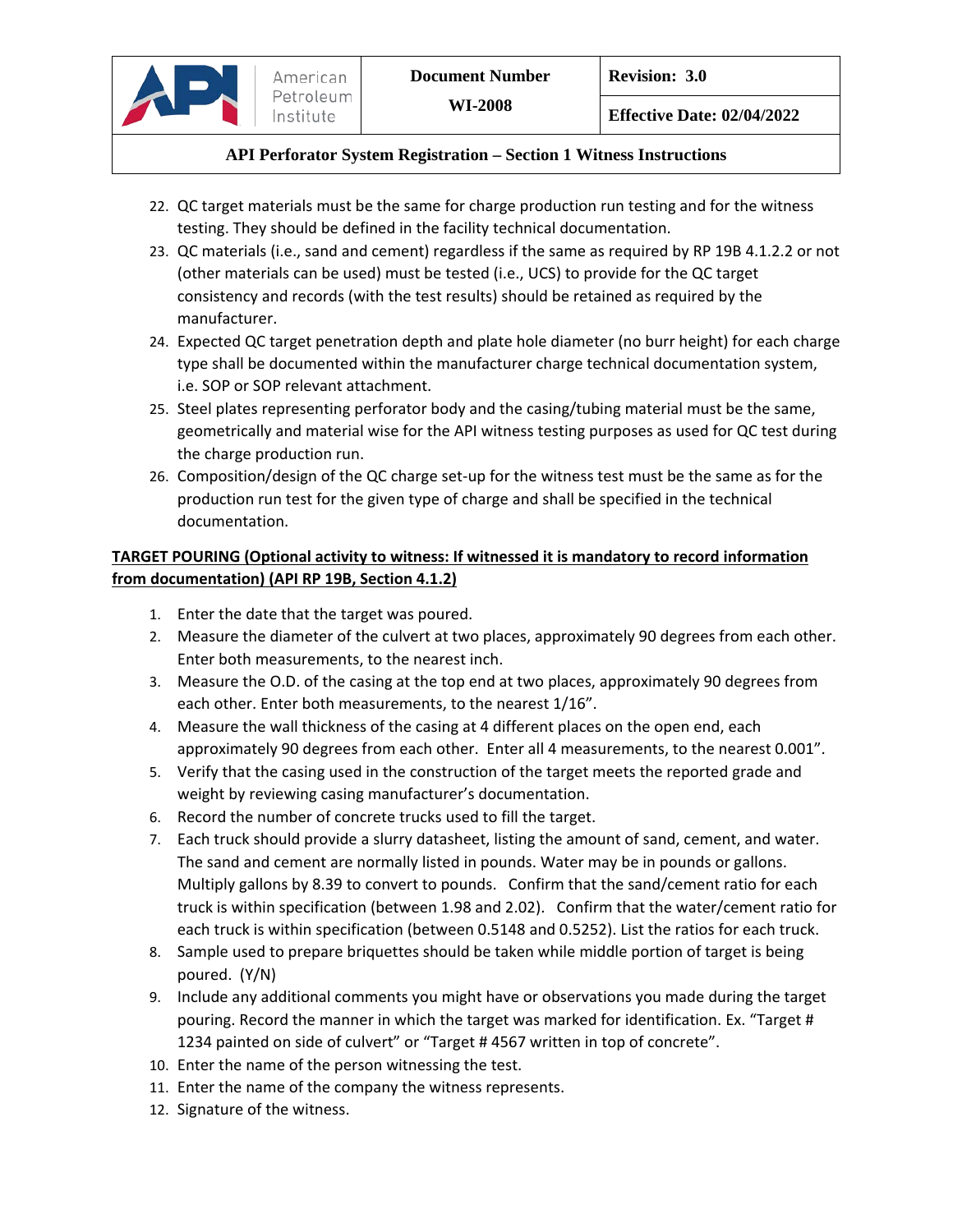### Additional Instructions - TARGET POURING

- 13. Target shall be under water for at least for 28 days or till the API 19B witness test day, whichever is greater.
- 14. Material evidence to prove that the target has undergone at least 28 days of curing at ambient temperature above 0°C, such as an official weather history from a local TV or meteorology authority, or heating equipment used.
- 15. Material evidence shall be provided to prove the target has been aged at least 28 days, such as a certified log by an independent pouring company, or digitized photograph embedded with an un-editable time stamp (iPhone can do it).
- 16. MTRs of the sand and cement used for the slurry and pouring shall be available to support that API 10A Class A or ASTM C150 Type I and API RP 19C 1st edition frac 16/30 sand were used.
- 17. **Note**: 5.2 through 5.4 are mandatory to review no matter if the target pouring activity is a witnessed activity or not.
- 18. **Note**: If excessive air bubbles are observed during the perforation penetration measurement, it should be noted in field # 9 of Section 5 of the Witness Report no matter if the target pouring activity is a witnessed activity or not.
- 19. Material evidence shall be provided, e.g. copy of a service company contract, P.O., job order, instruction, acknowledged by with the concrete making company, including a provision stipulating that the delivered by the service company materials, such as cement and sand, shell be stored in specified manner (assigned areas) preventing from being mixed with other similar product.

# **BRIQUETTE PREPARATION (Optional activity to witness: If witnessed it is mandatory to record information from documentation) (API RP 19B, Section 4.1.2)**

- 1. Answer Yes or No as to whether the briquettes were prepared per API RP 19B. Procedure is as follows: Each mold compartment filled half full, then puddled 25 times each with a glass or non-corroding metal rod ¼ in. in diameter, then filled completely, then puddled 25 times, then excess slurry struck even with top of mold". If procedure observed is different, describe how so.
- 2. Record the number of briquettes prepared. Note: the minimum number required is 6.
- 3. Include any additional comments you might have or observations you made during the briquette preparation.
- 4. Enter the name of the person witnessing the test.
- 5. Enter the name of the company the witness represents.
- 6. Signature of the witness.

#### Additional Instructions - BRIQUETTE PREPARATION

7. Concrete briquettes have to be stored on the top of the target in a white plastic box covered with water for the curing time. However, just before testing plus/minus 24 hours, i.e. on their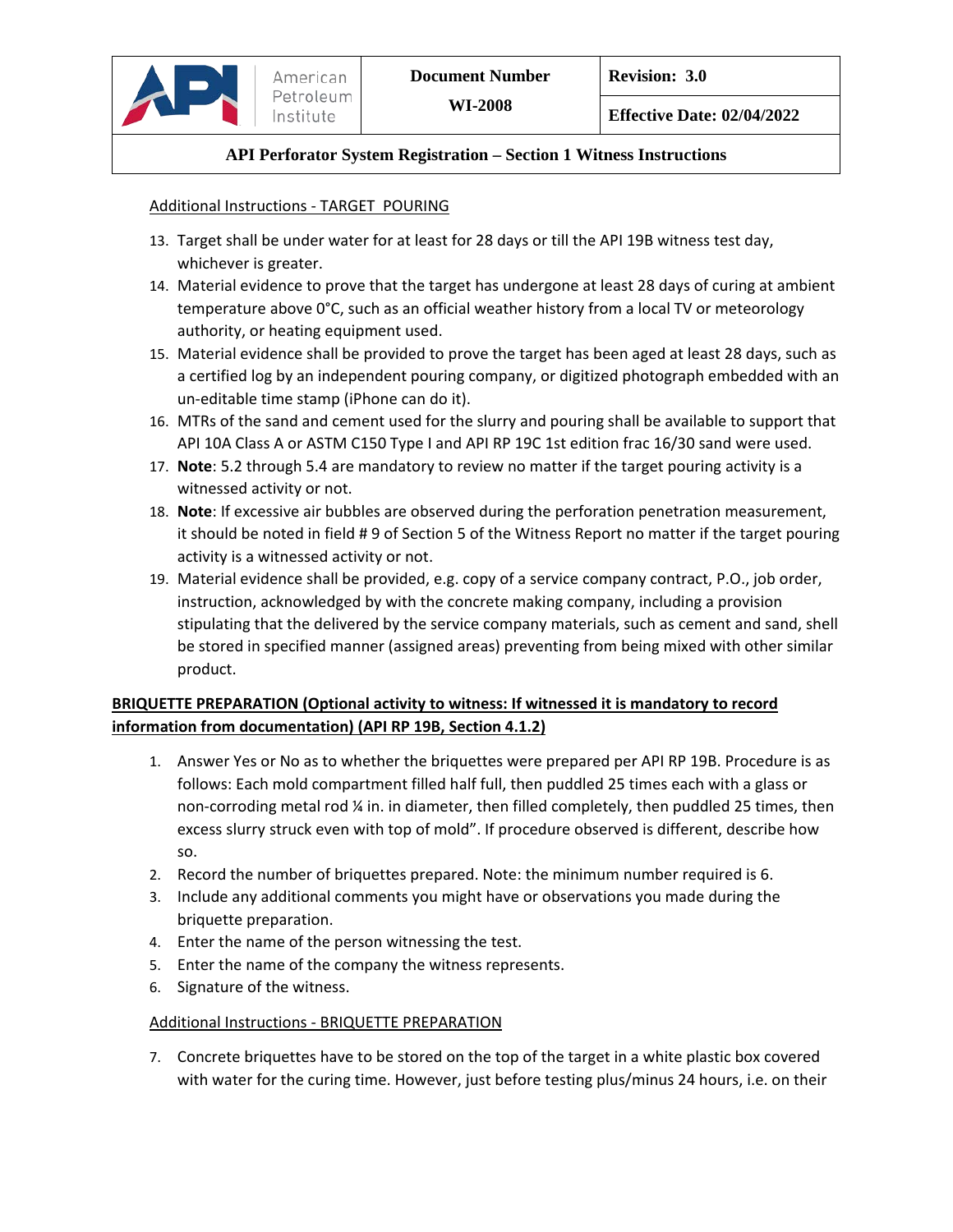way to the test laboratory, they can be placed in a wet closet, wet room or be wrapped in a wet cloth to provide the wet environment for the briquettes.

- 8. Laboratory used for briquettes' strength testing shall be accredited to ISO 17025 or other local equivalent accreditation system.
- 9. Material evidence shall be available to demonstrate that the calibration of the testing equipment is current.
- 10. A copy of a certified or properly authorized test report shall be available.
- 11. **Note**: 6.3 and 6.4 are mandatory to review no matter if Briquette Preparation is a witnessed activity or not.

# **BRIQUETTE TESTING (Optional activity to witness: If witnessed it is mandatory to record information from documentation) (API RP 19B, Section 4.1.2)**

- 1. Record the make and model of the test equipment.
- 2. Record information from calibration tag. Is calibration current? RP 19B requires calibration every two years.
- 3. List the approximate time (in seconds) needed to crush each specimen, beginning when load is first applied and ending when sample yields. Make note if operator appears to make any changes to test equipment during sample crushing. (This is not allowed)
- 4. List total number of samples crushed.
- 5. Describe general appearance of crushed specimens. Were all very similar? Was the remaining, lower portion of the sample intact? Was there any particular shape to the remaining portion? Pyramid shaped? Diagonally fractured? Other?
- 6. List the maximum load and resulting compressive strength recorded for each specimen. Were specimens measured prior to testing? If dimensions varied more than 1/16" from 2.00" linear dimension, then actual area should be used for strength calculation rather than default (4.0 in2).
- 7. Include any additional comments you might have or observations you made during the briquette testing.
- 8. Enter the name of the person witnessing the test.
- 9. Enter the name of the company the witness represents.
- 10. Signature of the witness.

# **GUN FIRING / DATA COLLECTION– (Burr Height Measurement) (Optional activity to witness, If witnessed it is mandatory to record information from documentation) (API RP 19B, Section 4.1.9.4)**

1. After the casing is retrieved, it is required that the burr height at each perforated hole is measured. This measurement is taken as the maximum height from the casing ID. Pieces of the burr that can be easily dislodged using a finger (no metal tools) can be removed prior to measuring. Ideally the measurement of the burr height for each hole should be witnessed. If not, then selected burrs should be re-measured and compare to the recorded data.